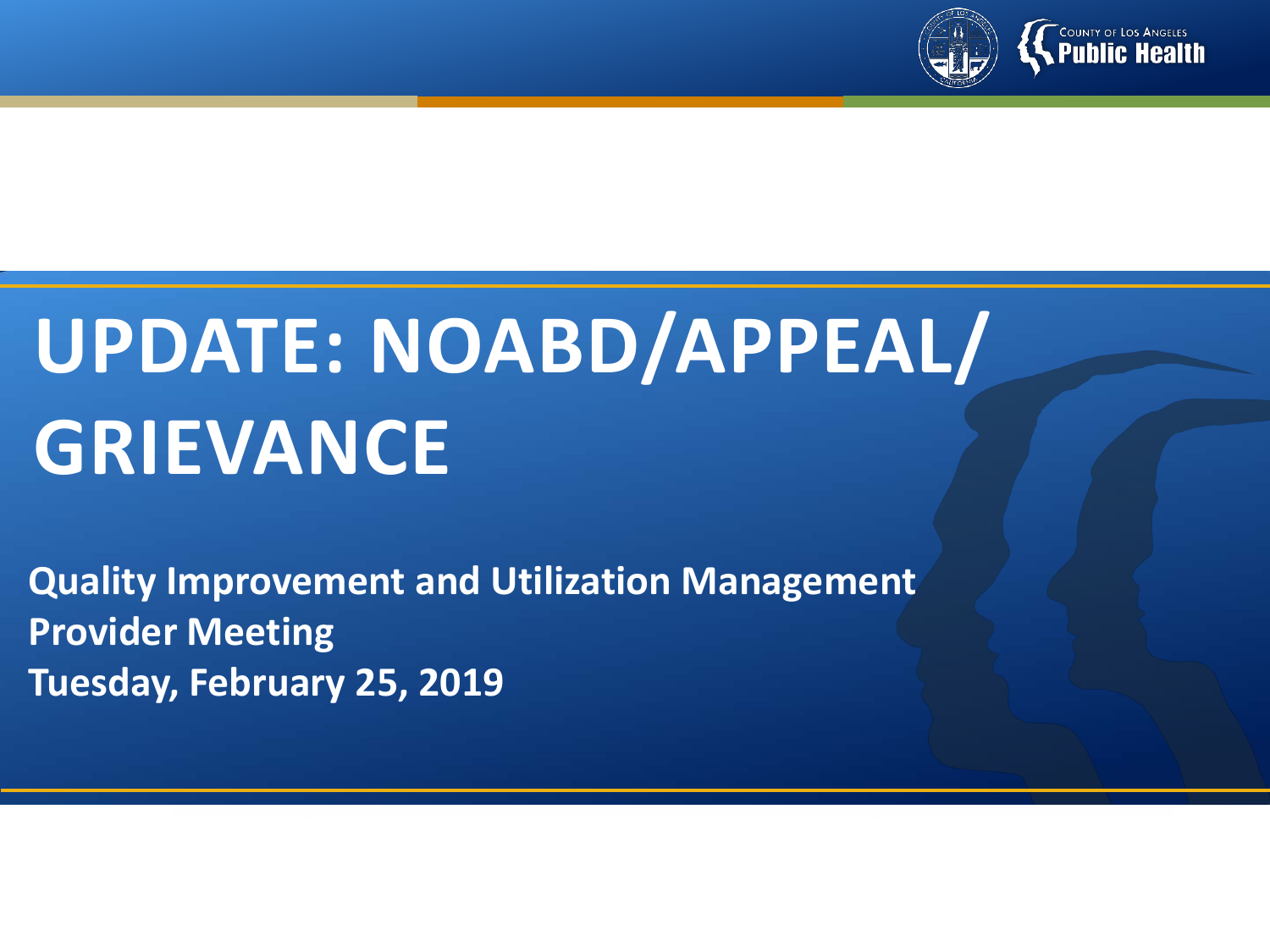

# **GRIEVANCES/ADVERSE BENEFIT DETERMINATION /APPEAL**

## **MHSUDS 18-010E**

- Requires the plan to establish internal grievance procedures for Medi-Cal beneficiaries or providers on their behalf.
- Requires the plan to notify beneficiaries and their providers in writing of adverse action based on their benefit determination.
- Requires the plan to implement appropriate appeals processes

### **Grievance/Complaints**

- Written notification of receipt sent within 5 days
- DHCS required template (or electronic equivalent for EHR):
	- Notification of Grievance Resolution

### **Adverse Benefit Determination Notices**

- DHCS required templates:
	- 9 different types of Notices of Adverse Benefit Determination
	- 1 "Your Rights" attachment
	- 1 Non-Discrimination statement
	- 1 Language tag-lines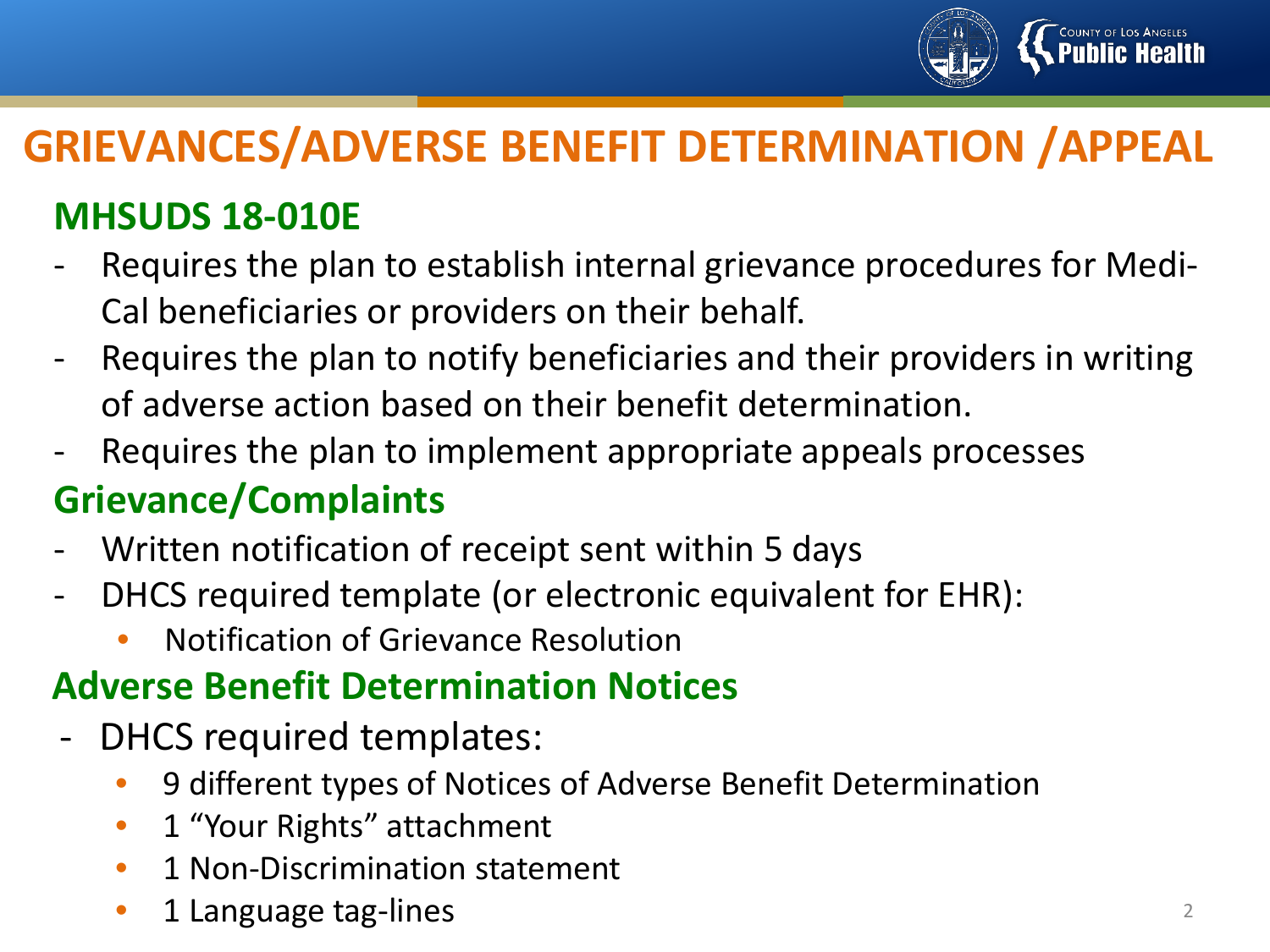

#### **LANGUAGE ASSISTANCE**

#### **English**

ATTENTION: If you speak another language, language assistance services, free of charge, are available to you, Call (888) 742-7900  $(TTY: 711$  $\mathcal{L}$ 

ATTENTION: Auxiliary aids and services, including but not limited to large print documents and alternative formats, are available to you free of charge upon request. (TTY: 711 Call (888) 742-7900  $\mathcal{L}$ 

#### **Español (Spanish)**

ATENCIÓN: Si habla español, tiene a su disposición servicios gratuitos de asistencia lingüística. Llame al (888) 742-7900  $(TTY: 711$  $\mathcal{L}$ 

#### Tiếng Việt (Vietnamese)

CHÚ Ý: Nếu bạn nói Tiếng Việt, có các dịch vụ hỗ trợ ngôn ngữ miễn phí dành cho ban. Goi số (888) 742-7900 (TTY: 711)  $).$ 

#### Tagalog (Tagalog - Filipino)

PAUNAWA: Kung nagsasalita ka ng Tagalog, maaari kang gumamit ng mga serbisyo ng tulong sa wika nang walang bayad. Tumawag sa (888) 742-7900  $(TTY: 711$  $\lambda$ 

#### 한국어 (Korean)

주의: 한국어를 사용하시는 경우, 언어 지원 서비스를 무료로 이용하실 수 있습니다. (TTY: 711 )번으로 전화해 주십시오. (888) 742-7900

#### 繁體中文(Chinese)

注意:如果您使用繁體中文‧您可以免費獲得語言援助服務。請致電 (888) 742-7900  $(TTY: 711$  $\rightarrow$ 

#### 3այերեն (Armenian)

ՈԻՇԱԴՐՈԻԹՅՈԻՆ` Եթե խոսում եք հայերեն, ապա ձեզ անվճար կարող են տրամադրվել լեզվական աջակցության ծառայություններ։ 2անգահարեք (888) 742-7900 (TTY (hեռատիպ)` 711 **)**:

#### <u> Русский (Russian)</u>

ВНИМАНИЕ: Если вы говорите на русском языке, то вам доступны бесплатные услуги перевода. Звоните (888) 742-7900 (телетайп: 711  $\mathcal{L}$